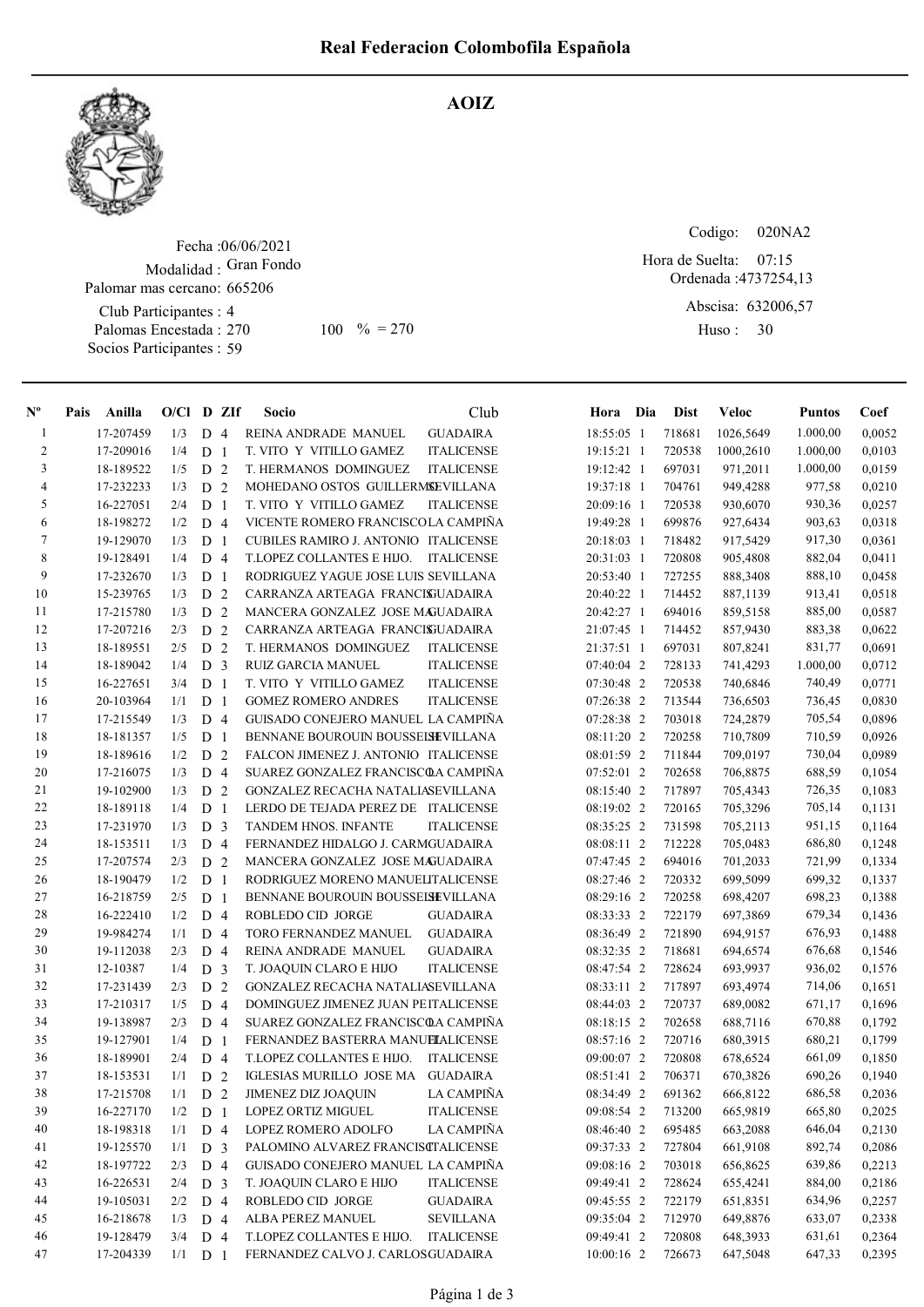|                           | AOIZ 020NA218 06/06/2021 |              |                                  |                |                                                                                               |                          |                  |                      |                  |                  |
|---------------------------|--------------------------|--------------|----------------------------------|----------------|-----------------------------------------------------------------------------------------------|--------------------------|------------------|----------------------|------------------|------------------|
| $\mathbf{N}^{\mathbf{o}}$ | Pais<br>Anilla           | $O/CI$ D ZIf |                                  |                | Club<br>Socio                                                                                 | Hora Dia                 | Dist             | Veloc                | <b>Puntos</b>    | Coef             |
| 48                        | 18-190841                | 1/4          | D <sub>1</sub>                   |                | <b>GAMEZ CASTRO M.ANGEL</b><br><b>ITALICENSE</b>                                              | 09:40:19 2               | 712936           | 646,7615             | 646,59           | 0,2494           |
| 49                        | 19-105359                | 1/1          | D <sub>2</sub>                   |                | ROLDAN SOLIS AQUILINO<br><b>GUADAIRA</b>                                                      | 09:37:14 2               | 708098           | 644,1744             | 663,27           | 0,2563           |
| 50                        | 20-104583                | 1/1          | D <sub>3</sub>                   |                | CACERES GARCIA J.ANTONIO ITALICENSE                                                           | 10:11:02 2               | 727989           | 642,5133             | 866,58           | 0,2544           |
| 51                        | 18-189527                | 3/5          | D <sub>2</sub>                   |                | T. HERMANOS DOMINGUEZ<br><b>ITALICENSE</b>                                                    | 09:27:55 2               | 697031           | 639,5269             | 658,49           | 0,2710           |
| 52                        | 18-154103                | 1/2          | D <sub>4</sub>                   |                | <b>LOPEZ RICO FCO JAVIER</b><br><b>GUADAIRA</b>                                               | 09:55:52 2               | 711953           | 636,8854             | 620,40           | 0,2705           |
| 53                        | 17-208288                | 3/3          | D <sub>2</sub>                   |                | CARRANZA ARTEAGA FRANCISJUADAIRA                                                              | 10:01:33 2               | 714452           | 635,8880             | 654,74           | 0,2748           |
| 54                        | 18-162967                | 2/3          | D <sub>2</sub>                   |                | MOHEDANO OSTOS GUILLERMSEVILLANA                                                              | 09:48:27 2               | 704761           | 634,6625             | 653,48           | 0,2838           |
| 55                        | 18-190520                | 2/2          | D <sub>1</sub>                   |                | RODRIGUEZ MORENO MANUELITALICENSE                                                             | 10:13:50 2               | 720332           | 634,1881             | 634,02           | 0,2828           |
| 56                        | 18-189802                | 2/4          | D <sub>1</sub>                   |                | FERNANDEZ BASTERRA MANUELALICENSE                                                             | 10:21:44 2               | 720716           | 630,1434             | 629,97           | 0,2878           |
| 57                        | 20-103045                | 3/4          | D <sub>1</sub>                   |                | FERNANDEZ BASTERRA MANUELALICENSE<br>GUISADO CONEJERO MANUEL LA CAMPIÑA                       | 10:25:06 2               | 720716           | 628,2940             | 628,13           | 0,2929           |
| 58<br>59                  | 20-130544<br>17-209558   | 3/3<br>2/4   | D <sub>4</sub><br>D <sub>3</sub> |                | <b>RUIZ GARCIA MANUEL</b><br><b>ITALICENSE</b>                                                | 10:02:50 2<br>10:43:17 2 | 703018<br>728133 | 624,9975<br>624,8549 | 608,82<br>842,77 | 0,3056<br>0,3001 |
| 60                        | 18-190825                | 2/4          | D <sub>1</sub>                   |                | <b>GAMEZ CASTRO M.ANGEL</b><br><b>ITALICENSE</b>                                              | 10:20:50 2               | 712936           | 623,8320             | 623,66           | 0,3117           |
| 61                        | 19-138173                | 1/2          | D <sub>4</sub>                   |                | FERNANDEZ RODRIGUEZ JOSE LA CAMPIÑA                                                           | 10:14:33 2               | 703059           | 618,5905             | 602,58           | 0,3213           |
| 62                        | 19-103945                | 1/1          | D <sub>2</sub>                   |                | FERNANDEZ HERNANDEZ ANTONVILLANA                                                              | 09:14:30 2               | 665206           | 617,9340             | 636,25           | 0,3452           |
| 63                        | 19-127128                | 2/4          | D <sub>1</sub>                   |                | LERDO DE TEJADA PEREZ DE ITALICENSE                                                           | 10:48:43 2               | 720165           | 615,1488             | 614,98           | 0,3240           |
| 64                        | 18-191056                | 1/1          | D <sub>2</sub>                   |                | MARTIN HIDALGO ALBERTO ITALICENSE                                                             | 10:25:18 2               | 705327           | 614,7712             | 633,00           | 0,3361           |
| 65                        | 18-153508                | 2/3          | D <sub>4</sub>                   |                | FERNANDEZ HIDALGO J. CARMGUADAIRA                                                             | 10:45:56 2               | 712228           | 609,8191             | 594,03           | 0,3380           |
| 66                        | 18-190430                | 1/1          | D <sub>4</sub>                   |                | VEGUILLA DAVALOS AGUSTIN ITALICENSE                                                           | 10:47:19 2               | 712148           | 609,0292             | 593,26           | 0,3432           |
| 67                        | 15-220232                | 3/4          | D <sub>3</sub>                   |                | T. JOAQUIN CLARO E HIJO<br><b>ITALICENSE</b>                                                  | 11:18:30 2               | 728624           | 606,9338             | 818,59           | 0,3406           |
| 68                        | 15-214809                | 2/3          | D <sub>4</sub>                   |                | <b>SEVILLANA</b><br>ALBA PEREZ MANUEL                                                         | 10:56:35 2               | 712970           | 604,9381             | 589,28           | 0,3532           |
| 69                        | 16-217990                | 2/3          | D <sub>3</sub>                   |                | TANDEM HNOS. INFANTE<br><b>ITALICENSE</b>                                                     | 11:44:59 2               | 731598           | 596,2575             | 804,20           | 0,3493           |
| 70                        | 19-127138                | 3/4          | D <sub>1</sub>                   |                | LERDO DE TEJADA PEREZ DE ITALICENSE                                                           | 11:43:16 2               | 720165           | 587,7618             | 587,60           | 0,3600           |
| 71                        | 19-127142                | 4/4          |                                  | 1              | LERDO DE TEJADA PEREZ DE ITALICENSE                                                           | 11:43:52 2               | 720165           | 587,4742             | 587,32           | 0,3651           |
| 72                        | 16-227053                | 4/4          |                                  | 1              | T. VITO Y VITILLO GAMEZ<br><b>ITALICENSE</b>                                                  | 11:51:21 2               | 720538           | 584,2121             | 584,05           | 0,3701           |
| 73                        | 17-209513                | 3/4          | D <sub>3</sub>                   |                | RUIZ GARCIA MANUEL<br><b>ITALICENSE</b>                                                       | 12:05:53 2               | 728133           | 583,4945             | 786,98           | 0,3713           |
| 74                        | 20-107571                | 1/2          | D <sub>4</sub>                   |                | <b>GUADAIRA</b><br>CERQUERA GOMEZ JOSE                                                        | 11:47:28 2               | 712954           | 579,8888             | 564,88           | 0,3844           |
| 75                        | 18-183423                | 1/2          | D <sub>3</sub>                   |                | FERNANDEZ GONZALEZ PEDROTALICENSE                                                             | 12:20:21 2               | 728059           | 576,7489             | 777,88           | 0,3815           |
| 76                        | 17-184841                | 3/3          | D <sub>4</sub>                   |                | ALBA PEREZ MANUEL<br><b>SEVILLANA</b>                                                         | 11:55:02 2               | 712970           | 576,3547             | 561,44           | 0,3948           |
| 77                        | 19-127307                | 2/2          | D <sub>3</sub>                   |                | FERNANDEZ GONZALEZ PEDROTALICENSE                                                             | 12:23:16 2               | 728059           | 575,4194             | 776,09           | 0,3917           |
| 78                        | 19-128223                | 2/5          | D <sub>4</sub>                   |                | DOMINGUEZ JIMENEZ JUAN PEITALICENSE                                                           | 12:11:17 2               | 720737           | 575,0791             | 560,19           | 0,4008           |
| 79<br>80                  | 13-125894<br>17-231939   | 4/4<br>3/3   | D <sub>3</sub>                   | 3              | T. JOAQUIN CLARO E HIJO<br><b>ITALICENSE</b><br>TANDEM HNOS. INFANTE<br><b>ITALICENSE</b>     | 12:38:42 2<br>12:50:16 2 | 728624<br>731598 | 568,9264<br>566,1355 | 767,33<br>763,57 | 0,4016<br>0,4050 |
| 81                        | 18-189546                | 4/5          |                                  | $\overline{c}$ | T. HERMANOS DOMINGUEZ<br><b>ITALICENSE</b>                                                    | 11:51:42 2               | 697031           | 564,9923             | 581,74           | 0,4304           |
| 82                        | 18-163701                | 1/1          | D <sub>4</sub>                   |                | PEREZ JURADO JESUS<br><b>ITALICENSE</b>                                                       | 12:40:46 2               | 724520           | 564,8104             | 550,19           | 0,4192           |
| 83                        | 18-164395                | 1/2          | D <sub>3</sub>                   |                | <b>INFANTE MARQUEZ MIGUEL</b><br><b>ITALICENSE</b>                                            | 12:52:17 2               | 730181           | 564,1585             | 760,90           | 0,4210           |
| 84                        | 19-104467                | 2/2          | D <sub>4</sub>                   |                | <b>LOPEZ RICO FCO JAVIER</b><br><b>GUADAIRA</b>                                               | 12:26:30 2               | 711953           | 561,2558             | 546,73           | 0,4370           |
| 85                        | 19-127912                | 4/4          |                                  | 1              | FERNANDEZ BASTERRA MANUELALICENSE                                                             | 12:55:47 2               | 720716           | 555,3439             | 555,19           | 0,4368           |
| 86                        | 18-162675                | 2/3          | D <sub>1</sub>                   |                | RODRIGUEZ YAGUE JOSE LUIS SEVILLANA                                                           | 13:08:13 2               | 727255           | 555,0647             | 554,91           | 0,4380           |
| 87                        | 19-127686                | 1/1          | D <sub>1</sub>                   |                | VICARIO BORREGO DIEGO<br><b>ITALICENSE</b>                                                    | 13:11:58 2               | 728431           | 554,3756             | 554,23           | 0,4424           |
| 88                        | 17-207551                | 3/3          | D <sub>2</sub>                   |                | MANCERA GONZALEZ JOSE MAGUADAIRA                                                              | 12:15:24 2               | 694016           | 551,9453             | 568,31           | 0,4696           |
| 89                        | 19-101755                | 3/3          | D <sub>1</sub>                   |                | RODRIGUEZ YAGUE JOSE LUIS SEVILLANA                                                           | 13:28:08 2               | 727255           | 546,7535             | 546,61           | 0,4533           |
| 90                        | 18-181146                | 3/5          | D <sub>1</sub>                   |                | BENNANE BOUROUIN BOUSSEISEVILLANA                                                             | 13:36:18 2               | 720258           | 538,1887             | 538,04           | 0,4628           |
| 91                        | 17-212013                | 4/5          |                                  | 1              | BENNANE BOUROUIN BOUSSEISEVILLANA                                                             | 13:39:02 2               | 720258           | 537,0918             | 536,95           | 0,4679           |
| 92                        | 18-154511                | 2/2          | D <sub>4</sub>                   |                | CERQUERA GOMEZ JOSE<br><b>GUADAIRA</b>                                                        | 13:55:49 2               | 712954           | 525,0738             | 511,48           | 0,4779           |
| 93                        | 19-107984                | 1/3          | D <sub>3</sub>                   |                | STRUNGA COSMIN Y GEORGE ITALICENSE                                                            | 14:51:33 2               | 737471           | 521,7155             | 703,66           | 0,4671           |
| 94                        | 16-226629                | 3/4          | D <sub>1</sub>                   |                | <b>GAMEZ CASTRO M.ANGEL</b><br><b>ITALICENSE</b>                                              | 14:25:44 2               | 712936           | 513,7414             | 513,60           | 0,4883           |
| 95                        | 16-227064                | 2/3          | D <sub>3</sub>                   |                | STRUNGA COSMIN Y GEORGE ITALICENSE                                                            | 15:52:47 2               | 737471           | 500,0538             | 674,44           | 0,4771           |
| 96<br>97                  | 17-209528<br>19-102641   | 4/4<br>2/2   | D <sub>3</sub>                   | 3              | <b>RUIZ GARCIA MANUEL</b><br><b>ITALICENSE</b><br>INFANTE MARQUEZ MIGUEL<br><b>ITALICENSE</b> | 15:35:47 2<br>15:43:17 2 | 728133<br>730181 | 499,4796<br>498,3207 | 673,67<br>672,10 | 0,4883<br>0,4920 |
| 98                        | 18-189617                | 2/2          | D <sub>2</sub>                   |                | FALCON JIMENEZ J. ANTONIO ITALICENSE                                                          | 17:58:17 2               | 711844           | 444,8237             | 458,01           | 0,5099           |
| 99                        | 18-162466                | 1/2          | D <sub>3</sub>                   |                | PEÑA CORDERO JONATHAN<br><b>ITALICENSE</b>                                                    | 18:40:37 2               | 730576           | 444,7635             | 599,87           | 0,5019           |
| 100                       | 18-189520                | 5/5          |                                  | $\overline{2}$ | T. HERMANOS DOMINGUEZ<br><b>ITALICENSE</b>                                                    | 18:00:39 2               | 697031           | 434,9240             | 447,82           | 0,5314           |
| 101                       | 17-209193                | 2/2          | D <sub>1</sub>                   |                | LOPEZ ORTIZ MIGUEL<br><b>ITALICENSE</b>                                                       | 18:54:53 2               | 713200           | 430,4467             | 430,33           | 0,5245           |
| 102                       | 18-198116                | 2/2          | D <sub>4</sub>                   |                | FERNANDEZ RODRIGUEZ JOSE LA CAMPIÑA                                                           | 19:21:55 2               | 703059           | 417,5141             | 406,70           | 0,5373           |
| 103                       | 19-152289                | 1/2          | D <sub>1</sub>                   |                | FERNANDEZ DELGADO CRISTINSEVILLANA                                                            | 18:34:04 2               | 665206           | 406,5886             | 406,48           | 0,5735           |
| 104                       | 18-183480                | 2/2          | D <sub>3</sub>                   |                | PEÑA CORDERO JONATHAN<br><b>ITALICENSE</b>                                                    | 21:52:03 2               | 730576           | 398,3403             | 537,26           | 0,5272           |
| 105                       | 20-107605                | 1/1          | D 2                              |                | VIDES DE RIVAS ALBERTO<br><b>GUADAIRA</b>                                                     | 07:02:44 3               | 710365           | 373,5355             | 384,61           | 0,5474           |
| 106                       | 17-255978                | 3/3          | D <sub>2</sub>                   |                | GONZALEZ RECACHA NATALIASEVILLANA                                                             | 07:59:46 3               | 717897           | 366,5046             | 377,37           | 0,5469           |
| 107                       | 18-190856                | 4/4          |                                  | -1             | <b>GAMEZ CASTRO M.ANGEL</b><br><b>ITALICENSE</b>                                              | 07:54:44 3               | 712936           | 364,9096             | 364,81           | 0,5559           |
| 108                       | 17-232447                | 3/3          | D <sub>4</sub>                   |                | FERNANDEZ HIDALGO J. CARMGUADAIRA                                                             | 08:24:46 3               | 712228           | 359,0281             | 349,73           | 0,5616           |
| 109                       | 19-138016                | 3/3          | D <sub>4</sub>                   |                | SUAREZ GONZALEZ FRANCISCOA CAMPIÑA                                                            | 08:29:57 3               | 702658           | 353,2809             | 344,13           | 0,5745           |
| 110                       | 18-198203                | 2/2          | D 4                              |                | VICENTE ROMERO FRANCISCOLA CAMPIÑA                                                            | 08:41:48 3               | 699876           | 349,7981             | 340,74           | 0,5821           |
| 111                       | 18-162107                | 2/2          | D <sub>1</sub>                   |                | FERNANDEZ DELGADO CRISTINSEVILLANA                                                            | 07:56:14 3               | 665206           | 340,2182             | 340,12           | 0,6180           |
| 112                       | 19-128228                | 3/5          | D <sub>4</sub>                   |                | DOMINGUEZ JIMENEZ JUAN PEITALICENSE                                                           | 11:52:22 3               | 720737           | 328,8984             | 320,38           | 0,5755           |
| 113                       | 20-102706                | 2/3          | D <sub>1</sub>                   |                | CUBILES RAMIRO J. ANTONIO ITALICENSE                                                          | 12:04:12 3               | 718482           | 326,1084             | 326,02           | 0,5825           |
| 114                       | 18-162924                | $3/3$ D 2    |                                  |                | MOHEDANO OSTOS GUILLERMSEVILLANA                                                              | 11:26:59 3               | 704761           | 325,3769             | 335,02           | 0,5991           |